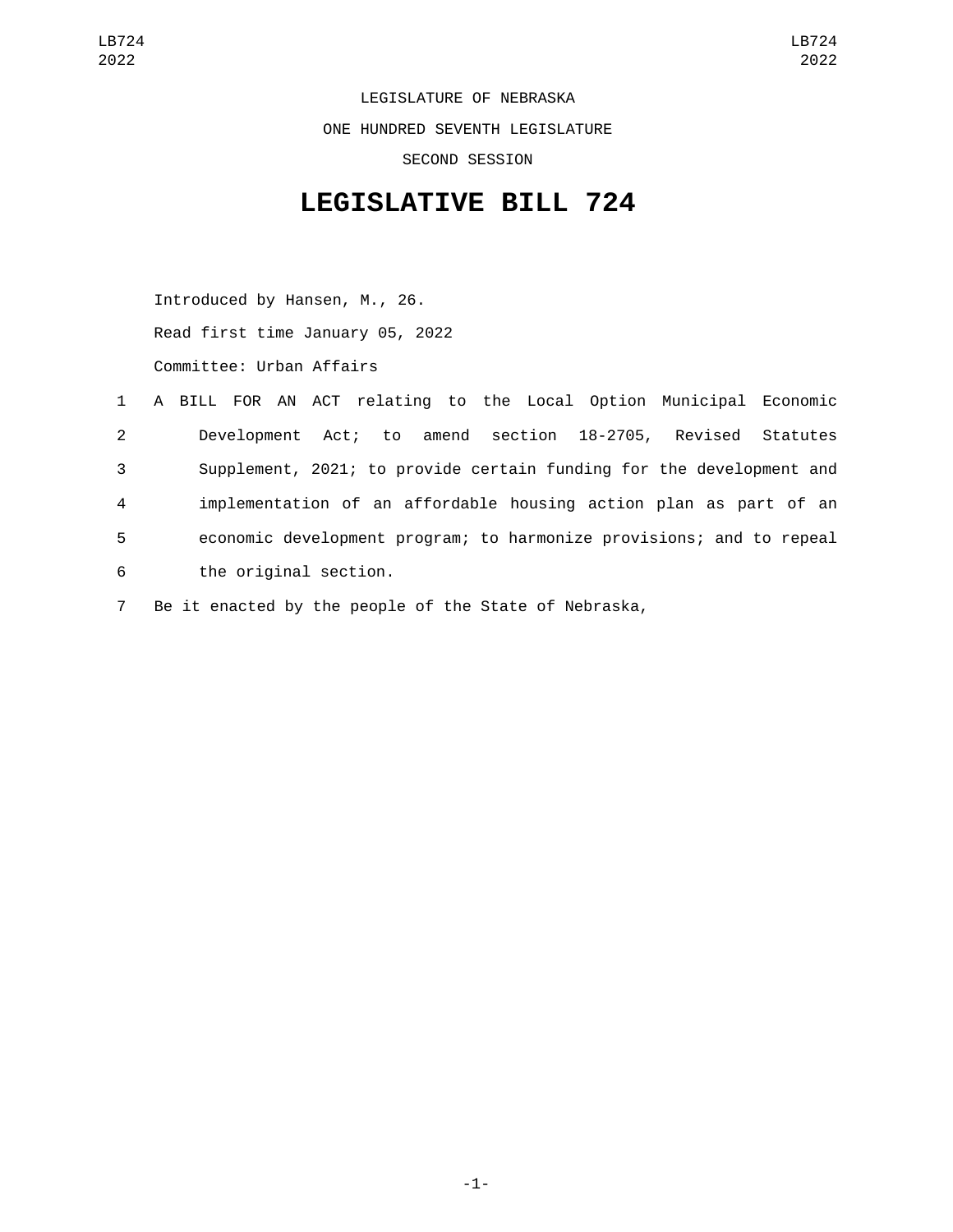1 Section 1. Section 18-2705, Revised Statutes Supplement, 2021, is 2 amended to read:

 18-2705 (1) Economic development program means any project or program utilizing funds derived from local sources of revenue for the purpose of providing direct or indirect financial assistance to a qualifying business or the payment of related costs and expenses or both, without regard to whether that business is identified at the time the project or program is initiated or is to be determined by specified means 9 at some time in the future.

10 (2) An economic development program may include, but shall not be 11 limited to, the following activities: (a) Direct loans or grants to 12 qualifying businesses for fixed assets or working capital or both, (b)  $\div$ 13 loan guarantees for qualifying businesses, (c)  $\div$  grants for public works 14 improvements which are essential to the location or expansion of, or the 15 provision of new services by, a qualifying business, (d)  $\div$  grants or 16 loans to qualifying businesses for job training, (e)  $\div$  the purchase of 17 real estate, options for such purchases, and the renewal or extension of 18 such options,  $(f)$   $\div$  grants or loans to qualifying businesses to provide 19 relocation incentives for new residents,  $(g)$   $\div$  the issuance of bonds as 20 provided for in the Local Option Municipal Economic Development Act,  $\frac{1}{l}$ 21 and (h) payments for salaries and support of city staff to implement the 22 economic development program or develop an affordable housing action 23 plan, including any such plan required under section 19-5505, or payments 24 for the contracting of such program implementation or plan development to 25 an outside entity.

26 (3) For cities of the first class, cities of the second class, and 27 villages, an economic development program may also include grants, loans, 28 or funds for:

29 (a) Construction Grants or loans for the construction or 30 rehabilitation for sale or lease of housing (i) for persons of low or 31 moderate income, (ii) as part of a workforce housing plan, or (iii) as

-2-